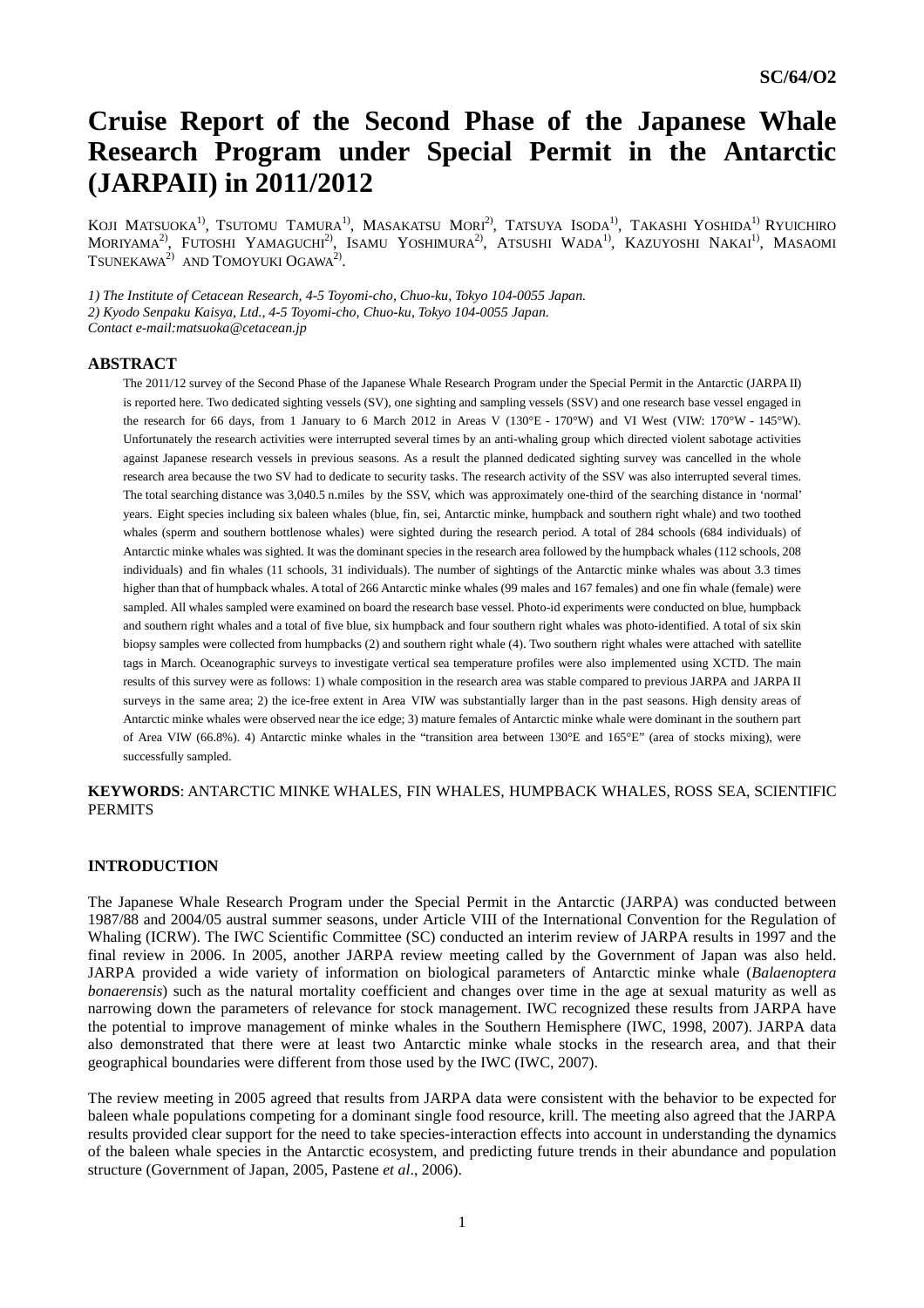Based on these considerations, the Government of Japan launched a new comprehensive study, the Second Phase of the Japanese Whale Research Program under Special Permit in the Antarctic (JARPA II), which combined lethal and non-lethal methods, starting from the 2005/2006 austral summer season. The full-scale JARPAII started from the 2007/08 season. JARPA II is a long-term research program with the following objectives: 1) Monitoring of the Antarctic ecosystem, 2) Modeling interaction among whale species and developing future management objectives, 3) Elucidation of temporal and spatial changes in stock structure and 4) Improving the management procedure for the Antarctic minke whale stocks. JARPA II focuses on Antarctic minke whale, humpback whale (*Megaptera novaeangliae*), fin whale (*B*. *physalus*) and possibly other species in the Antarctic ecosystem that are major predators of Antarctic krill.

JARPAII is a perfectly legal activity carried out under the ICRW. Despite this, a violent anti-whaling group (Sea Shepherd, SS) has been continuing violent sabotage activities against the research vessels of JARPA II. The IWC has condemned SS's tactics against Japan's whale research vessels. The International Maritime Organization (IMO) also adopted a resolution that seriously concerned safety and security of vessels, human life and marine environment caused by unlawful protests or confrontations on the high seas (IMO, 2010). In 2011, the IWC adopted the Consensus Resolution 2011-2 on Safety at Sea which condemns any actions that are a risk to human life and property in relation to the activities of vessels at sea.

Despite international criticisms above, the research activities of the JARPA II survey in 2011/12 was again interrupted by the SS first during the transit survey from Japan to the research area and throughout the 2011/12 research period. In order to secure safety for the research vessels and their crew members, the planned sighting vessels had to dedicate many of its planned research time to security tasks. It was very regrettable and disappointing to report that this large investment - dedicated sighting survey in the Antarctic - had to be cancelled in the 2011/12 season. These dedicated sighting surveys were planned according to the IWC survey guideline (IWC, 2005) and were endorsed by the IWC SC in 2011 (IWC, 2011).

The present paper reports the seventh survey of the JARPA II conducted during the austral summer season 2011/12.

# **RESEARCH METHODS**

# **Research vessels**

Four research vessels, *Yushin-Maru* (YS1)*, Yushin-Maru No. 2* (YS2)*,* and *Yushin-Maru No. 3* (YS3) were engaged in the research activities (Table 1). Two dedicated sighting vessels (SV) were planned to conduct independent sighting survey based on the IWC survey guideline (IWC, 2005), oceanographic survey and some non-lethal experiments. One vessel was engaged in sighting and sampling (SV). A research base vessel (NM: *Nisshin-Maru*) served as a research base on which all biological examinations of sampled whales were conducted.

# **Research area**

Figure 1 shows the geographic location of the research area for the 2011/12 JARPAII survey. The research area for the 2011/12 survey was the eastern side of the whole JARPA II research area, i.e. Area V (130°E - 170°W) and Area VIW (170°W - 145°W). Area V (130°E - 170°W) was divided into western part (Area VW: 130°E - 165°E) and eastern part (Area VE: 165°E - 170°W). The Area VE was further divided into East-north stratum and Ross Sea (East-south stratum). The Ross Sea was defined as south of 69°S. The southern stratum of the Area VIW was defined as south of 69°S.

#### **Survey track line design**

In Area VIW, East-North stratum of Area V and Area VW, the survey track line consisted of a zigzag course changing direction at 1°40' longitudinal degree intervals. Two parallel track lines were set at 7 n. miles apart. Two legs of track line for the northern stratum were set every six legs for southern stratum, in principle. The interval of legs and number of legs for the northern stratum could be changed by sub-area according to progress of the survey. In these areas, the southern stratum was defined from ice edge to 45 n. miles north in principle. For this survey, as same as IWC-SOWER (Southern Ocean Whale and Ecosystem Research), our best estimate of the position of the ice edge was based on our visual and radar observations of the ice edge using the DMSP SSM/I daily polar griddled sea ice concentration data set available from the National Snow and Ice Data Center (NSIDC) (Matsuoka *et al*., 2003, Cavalieri *et al*, 1999).

In the Ross Sea and the southern stratum of the Area VIW, the survey track line consisted of a mesh designed zigzag course changing direction at 2° latitudinal and 10° longitudinal degree intervals.

# **Sighting method**

Sighting procedures followed the previous JARPA surveys (*e.g*. Nishiwaki *et al*. 2007) in principle. The sighting survey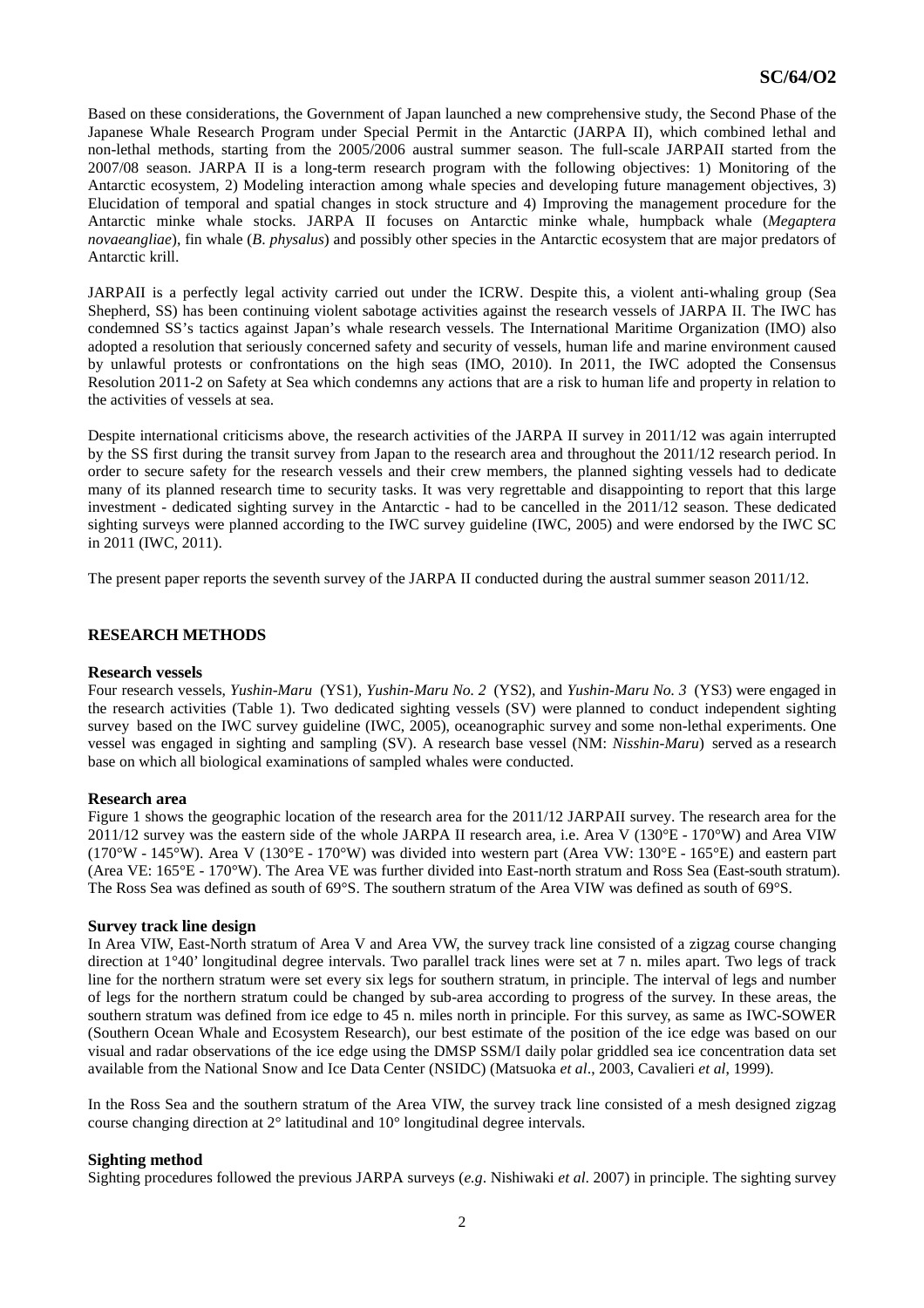using SSVs was conducted under closing mode (when a sighting of target species was made on the predetermined track line, the vessel approached the whales and species and school size were confirmed). One SSV advanced along parallel track lines at a standard speed of 11.5 knots.

The survey by SSV was operated under optimal research conditions (when the wind speed was below 25 knots in the south strata or 20 knots in the north strata and visibility was over 2 n. miles). In addition to the sightings of Antarctic minke whales and fin whales, the SSV approached blue whales (*Balaenoptera musculus*) and southern right whales (*Eubalaena australis*) for conducting experiments. Humpback whales and other whales were also approached for conducting experiments.

#### **Low and middle latitudinal sighting survey**

During transit, sighting surveys were planned in the area between 30°S and 60°S outside of national EEZs to and from the research area.

#### **Sampling methods and biological survey for whales (lethal research)**

Sampling of 850 Antarctic minke whales (with 10 % of allowance) and 50 fin whales was planned in the research area south of 62°S. Although the original plan included 50 humpback whales (Government of Japan, 2005), Government of Japan decided to suspend the sampling of humpback whales. One to two Antarctic minke whales were sampled randomly from each primary sighted school within 3n.miles of the track line. Dwarf minke whales were not a target for sampling. Sampling of fin whales was restricted to those animals with an estimated body length in principal 19m or less due to logistic limitations at the NM. Only one fin whale was planed to be sampled from each primary sighted school within 3n.miles of the track line. If two or more animals (less than 12m in body length) were found in a school, only one of them was randomly selected and sampled. Biological research on all sampled whales was conducted on the NM.

#### **Experiments**

#### *Sighting distance and angle experiment*

This experiment was conducted in order to evaluate the accuracy of sighting distance and angle given by observers on the SV and SSV. Observers on each vessel were required to assess eight sets of angles and distance from two platforms (top barrel and upper bridge). All trials were conducted under good sighting condition.

#### *Photo-identification*

The following species were targeted for photographic record of natural markings: blue, humpback and southern right whales.

## *Biopsy sampling*

In addition to the species targeted for the photo-identification experiment, pygmy right whale (*Caperea marginata*), fin whale, sei whale (*B.borealis*), Antarctic minke whale, sperm whale (*Physeter macrocehpalus*), and southern bottlenose whale (*Hyperoodon planifrons*) were targeted for biopsy skin sampling using a compound-crossbow.

#### *Satellite tag*

Antarctic minke, blue and southern right whales were the target species for this experiment by the SV, which used the ICR air gun (Kasamatsu *et al*., 1991).

#### *Vomiting and fecal observation*

The SSV was engaged in observations of vomits and feaces of sighted whales.

#### *Oceanographic survey*

The SV planned the following oceanographic survey; 1) consecutive measuring of vertical water temperature profile by Expendable XCTD system and 2) marine debris recording in the research area. All marine debris found in the stomach of whales taken was also recorded on the NM.

#### **RESULTS AND DISCUSSIONS**

#### **Outline of the research activities**

Table 2 shows an outline of the research activities. Research vessels were frequently attacked by the anti-whaling group and the survey was interrupted in several opportunities. As a consequence vessels YS3 and YS2 had to dedicate to search and monitor the anti-whaling group vessels most of the research period. Total research period was 66 days from 1 January to 6 March 2012. Unfortunately the research activity was interrupted for over 15 days by directed violent sabotage activities of the SS. Therefore the research of most part of Ross Sea in Area V, East-North Area V, West-North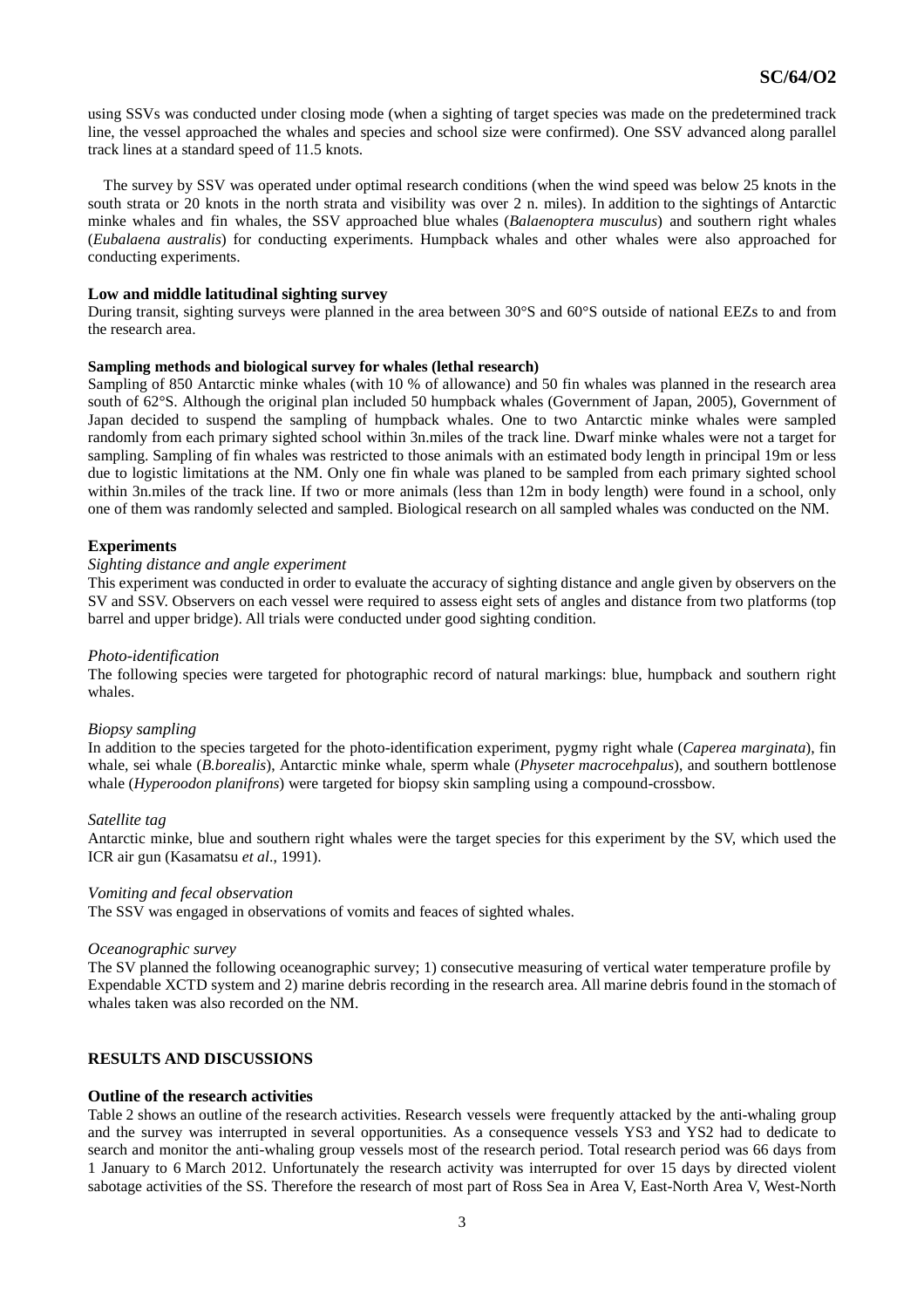Area VI and some other parts had to be cancelled (Figure 2a).

# **Sighting**

## *Low and middle latitudinal sighting survey*

During transit, sighting surveys were conducted from 22 December 2011 in the area between 30°S and 60°S outside of national EEZs. However, the research activity was first interrupted during the transit survey by an anti-whaling group. In order to secure safety of the research vessels and their crew members, the planned sighting surveys to the research area were cancelled after 23 December. Total searching distance of the transit survey to the research area was 106.0 n.miles. Sperm whales (1 school / 3 individuals) were sighted. The total searching distance from the research area was 741.8 n.miles. Sei whales (1 school / 2 individuals) were sighted (Table 3).

## *Antarctic research area*

In the research area the sighting survey by the SV was planned to operate independently. However the survey by the SV was cancelled because of obstruction from the anti-whaling group. There was no searching effort of the SV. The total searching distance was 3,040.5 n.miles by the SSV, which was approximately one-third of the searching distance in a normal year (Table 4a).

Eight species including six baleen whales and two toothed whales were identified during the research period. The following six species of baleen whales were identified: Antarctic minke whales, humpback, fin, blue, sei and southern right whales. Two toothed whale species were identified; sperm and southern bottlenose whales. Table 4b shows the number of sightings for eight large whale species and Figures 2a, 2b and 2c show sighting position of Antarctic minke, humpback, fin, blue, sei and southern right whales, respectively. Antarctic minke whale was the most abundant species in the research area, followed by humpback whale.

The number of sightings of Antarctic minke whales (284 schools and 684 individuals in total) was about 3.3 times higher (individuals) than that of humpback whales (112 schools and 208 individuals) and was considerably higher than those of other species. Both Antarctic minke and humpback whales were widely distributed in the entire research area, but density was different among strata. No mother and calf pair of Antarctic minke whale was observed in the research area. Humpback whales were widely distributed in Area V even at ice edge north of the Ross Sea. Most of them were found in Area VW (Figure 2b). These distribution patterns were almost same as in previous surveys (Matsuoka *et al*., 2011).

Fin whales (11 schools and 31 individuals) were also found in the Areas VW and VIW. There were no sightings of fin whales in the Ross Sea (Figure 2b). Although sightings of blue whales were small (9 schools and 12 individuals), they were found in all of the research area even in the Ross Sea (Figure 2c). Sei whales were only distributed in the northern part of Area VE (Figure 2c). Southern right whales were also only distributed near ice-edge in Area VW between 130°E-135°E as same as previous cruises (Figure 2c). Solitary large male sperm whales were found between near ice edge and the northern strata (18 schools and 18 individuals). Single southern bottlenose whale was found in the East-North stratum. Table 4c shows the summary of whole whale sightings including transit survey in the middle latitude in this cruise.

# **Experiments**

#### *Sighting distance and angle experiment*

This experiment was performed on 12 March by YS1 and on 9 March 2012 by YS2 and YS3. The results of this experiment will be used in the calculation of abundance estimates.

#### *Photo-ID and biopsy sampling*

Natural markings of five individuals of blue, six individuals of humpback, and four of southern right whales were recorded by photograph. Four biopsy samples were obtained from southern right whales and two from humpback whales (Table 5a and 5b).

#### *Satellite tagging*

Satellite tags were attached to southern right whales on 28 February (two animals) and Antarctic minke whale on 1 March (one animal). Result of these experiments will be reported to the JARPAII review meeting.

#### *Vomiting and feaces observation*

There was no chance for the observation of vomiting. One feacal behavior of fin whale was observed on 12 February in Area VIW.

#### *Oceanographic survey*

Oceanographic survey using XCTD was conducted only at 9 stations due to external interruptions. No marine debris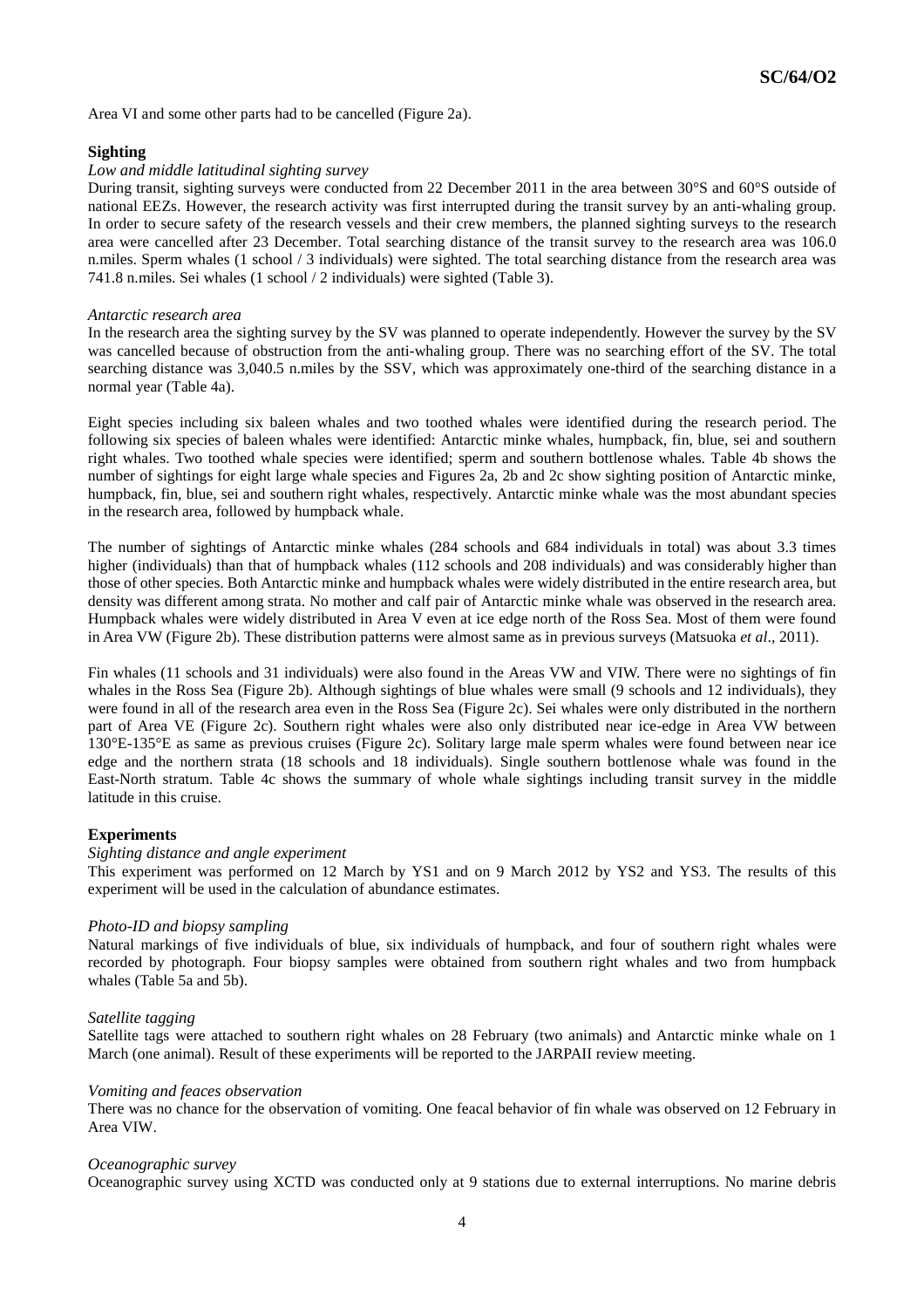was observed.

## *Sampling of Antarctic minke whales*

Out of 232 schools (562 individuals) in the primary sightings of Antarctic minke whales, 224 schools (542 individuals) were targeted for sampling. A total of 266 individuals were sampled. Sampling efficiency (the rate of successful sampling for targeted individuals) was 93.8 % for solitary schools, 99.2 % for the first targeted individual from schools with more than one animal. A total of 98 individuals were sampled as the second targeted individual from the schools with more than one animal. No struck and lost case occurred.

## *Sampling of fin whales*

The SSV made six primary sightings (21 individuals) of fin whales. One individual was targeted and sampled from a school composed of twelve individuals. The estimated body length of this animal was 18.5 meters. No struck and lost case occurred.

## *Biological research*

Biological research was conducted on the research base vessel for all whales sampled. Of 266 Antarctic minke whales, 99 were male (37.2 %) and 167 were female (62.8 %). The single fin whale sampled was an immature female.

## *Biological information of sampled whales*

Figures 3a and 3b show the distribution of sighting position of sampled Antarctic minke whales by sex and sexually mature status. Mature females were especially dominant in the southern part of Area VIW. Whales were sampled from the 'transition area between 130°E and 165°E', and area of stocks mixing (99 individuals).

Table 6 shows the summary of biological data and samples collected from Antarctic minke and fin whales. Table 7 shows the sex and reproductive status of sampled Antarctic minke whales by stratum. Immature rate of both females and males was high in the northern strata of Area VW and Area VE. On the other hand, the mature rate of females was high in the southern stratum of Area VIW. The ratio of pregnant mature females was high in the southern stratum of Area VIW. One of sampled Antarctic minke whale was lactating.

Figure 4 shows the body length distribution of Antarctic minke whales sampled in this survey. Maximum length was 9.53 m for females and 9.12 m for males. Minimum length was 5.30 m and 5.01 m for female and male, respectively. Maximum body length of immature animals was 8.67 m and 7.84 m for female and male, whereas minimum body length of mature animals was 7.96 m and 7.26 m for female and male, respectively.

Table 8 shows biological data of the fin whale (immature female). Body length was 18.34 m and weight was 36.63 tons. Prey species was *Euphausia superba*.

Results of past JARPA/JARPAII surveys strongly suggested that Antarctic minke whales, especially mature females tend to concentrate in the ice free area beyond the ice edge where research vessels could not enter (Ishikawa *et al*, 1998, 2008, Ishikawa, 2003). It was also suggested that recent drastic expansion of humpback whale distribution in the Areas IV and V may force Antarctic minke whales to move in the pack ice (Ishikawa *et al*., 2004, Fujise *et al*., 2006).

Distribution of blue whales was not separated from those of the three rorquals and they were found within and outside of the Ross Sea. These observations were almost the same as in past JARPA/JARPAII surveys (Nishiwaki *et al.* 2009 and 2010).

# **ACKNOWLEDEGMENTS**

We acknowledge the Fisheries Agency of the Government of Japan and Japanese Coast Guard for its support to this research cruiseWe are also indebted to Dr. Yoshihiro Fujise, Director-General of the ICR for their support in implementing the research. We are also indebted to all Captains, officers, crew and colleagues of the ICR and other related institutions who participated in the research for their contributions. We thank research technicians, Messrs. Tatsuo Sasaki, Teppei Hattori and Takaaki Murakami from Kyodo Senpaku Kaisya Ltd., for their contribution.

# **REFERENCES**

Cavalieri, D., P. Gloerson and J. Zwally. 1999, updated regularly. Near real-time DMSP SSM/I daily polar griddled sea ice concentrations. Edited by J. Maslanik and J. Stroeve. Boulder, CO: National Snow and Ice Data Center. Digital media.

Fujise, Y., Hatanaka, H. and Ohsumi, S. 2006. What has happened to the Antarctic Minke Whale Stocks? -An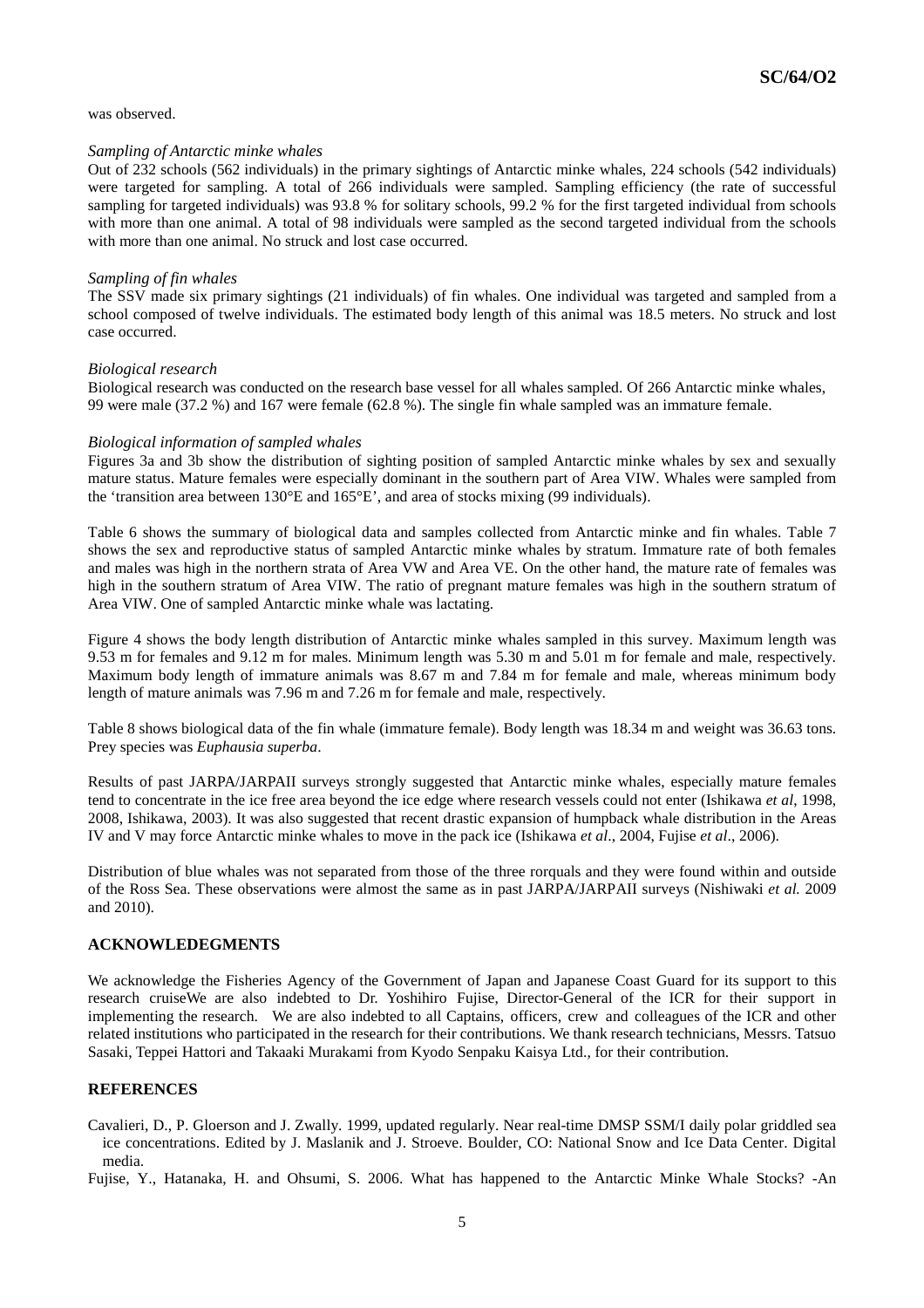interpretation of results from JARPA-. Paper SC/D06/J26 presented to the IWC JARPA Review Meeting, December 2006 (unpublished).15pp. [Paper available at the IWC Office].

- Government of Japan. 2005. Plan for the Second Phase of the Japanese Whale Research Program under Special Permit in the Antarctic (JARPA II) -Monitoring of the Antarctic Ecosystem and Development of New Management Objectives for Whale Resources. Paper SC/57/O1 presented to the IWC Scientific Committee, June 2005 (unpublished). 99pp. [Paper available at the IWC Office].
- IMO, 2010. Assuring Safety during Demonstrations, Protests or Confrontations on the High Seas. Resolution MSC.303(87).
- Ishikawa, H., Matsuoka, K., Tohyama, D., Yuzu, S., Shimokawa, T., Ohshima, K., Mizushima, Y., Nibe, T., Kido, T., Asada, M., Nakamura, M., Ichinomiya, D. and Kinoshita, T. 1998. Cruise report of the Japanese Whale Research Program under a Special Permit in the Antarctic (JARPA) Area IV and eastern part of Area III in 1997/98. Paper SC/50/CAWS8 presented to the IWC Scientific Committee, September 1998 (unpublished). 26pp. [Paper available at the IWC Office].
- Ishikawa, H. 2003. Relationship between ice condition and number of sightings of Antarctic minke whales –comparison between 1997/98 and 2001/2002JARPA surveys in Area IIIE and IV. Report of the Scientific Committee, Annex G, Appendix 6, *J. Cetacean Res. Manage.* 5(SUPPL.):278-282.
- Ishikawa, H., Otani, S., Kiwada, K., Isoda, T., Tohyama, D., Honjo, K., Hasegawa, A., Terao, T., Kushimoto, T., Ohshima, T., Sugiyama, K., Sasaki, T., Itoh, S., Takamatsu, T. and Yoshida, T. 2004. Cruise Report of the Japanese Whale Research Program under Special Permit in the Antarctic (JARPA) Area IV and Eastern Part of Area III in 2003/2004. Paper SC/56/O12 presented to the IWC Scientific Committee, July 2004 (unpublished). 18pp. [Paper available at the IWC Office].
- Ishikawa, H., Goto, M., Ogawa, T., Bando, T., Kiwada, H., Isoda, T., Kumagai, S., Mori, M., Ohsawa, T., Fukutome, K., Koyanagi, T., Kandabashi, S., Kawabe, S., Sotomura, N., Matsukura, R., Kato, K., Matsumoto, A., Nakai, K., Hasegawa, M., Mori, T., Yoshioka, S. and Yoshida, T., 2008. Cruise Report of the Second Phase of the Japanese Whale Research Program under Special Permit in the Antarctic (JARPA II) in 2007/2008. Paper SC/60/O4 submitted to the IWC Scientific Committee, 2008 (unpublished). 19pp. [Paper available at the IWC Office].
- IWC. 1998. Report of the Intersessional Working Group to Review Data and Results from Special Permit Research on Minke Whales in the Antarctic, Tokyo, 12-16 May 1997. *REP. INT. WHAL. COMMN,* 48, p377-412.
- IWC. 2005. Report of the Scientific Committee. Annex D. Report of the sub-committee on the Revised Management Procedure. Appendix 3. Requirements and Guidelines for Conducting Surveys and Analysing Data within the Revised Management Scheme. *J. Cetacean Res. Manage*. 7 (Supp.):92-101.
- IWC, 2007. Report of Intersessional Workshop to Review Data and Results from Special Permit Research on Minke Whales in the Antarctic, Tokyo 4-8 December 2006. *J. Cetacean Res. Manage.* 10 (Supp.):449-510.
- IWC. 2011. Report of the Scientific Committee. Annex G. 24pp. Toromso, 2011. [Paper available at the IWC Office].
- Kasamatsu F., Iwata S. and Nishiwaki S. 1991. Development of biopsy skin sampling system for fast swimming whales in pelagic waters. *Rep. Int. Whal. Commn* 41. 555-557.
- Kato, H. 1986. Year to year changes in biological parameters and population dynamics of southern minke whales. Doctoral Thesis, Hokkaido University. 145pp.
- Matsuoka, K., P. Ensor, T. Hakamada, H. Shimada, S. Nishiwaki, F. Kasamatsu, and Kato, H. 2003. Overview of minke whale sightings surveys conducted on IWC/IDCR and SOWER Antarctic cruises from 1978/79 to 2000/01. *J. Cetacean. Res. Manage.* 5(2):173-201.
- Matsuoka, K., Hakamada, T., Kiwada, H., Murase H. and Nishiwaki, S., 2011. Abundance estimates and trends for humpback whales (*Megaptera novaeangliae*) in Antarctic Areas IV and V based on JARPA sighting data. *J. Cetacean Res. Manage. (SPECIAL ISSUE)* 3, 75-94.
- Nishiwaki, S., Ishikawa, H., and Fujise, Y. 2007. Review of general methodology and survey procedure under the JARPA. IWC Paper SC/D06/J2 presented to the JARPA Review meeting, December 2006. June 2007 (unpublished). 47pp.
- Nishiwaki S., Ogawa, T., Matsuoka, K., Bando, T., Mogoe, T., Otani, S., Konishi, K., Sato, H., Nakai, K., Nomura, I., Tanaka, H., Kiwada, H., Mori, M., Tsunekawa, M., Wada, A., Yoshimura, I., Yonezaki, S., Nagamine, M., Yoshida, K., Fukutome, K., Tamahashi, K., Morine, G. and Yoshida, T. 2009. Cruise report of the second phase of the Japanese Whale Research Program under Special Permit in the Antarctic (JARPA II) in 2008/09. SC/61/O3 presented to the IWC Scientific Committee, June 2009 (unpublished). 18pp.
- Nishiwaki, S., Ogawa T, Bando, T., Isoda, T., Wada, A., Kumagai, S., Yoshida T., Nakai, K., Kobayashi, T., Koinuma, A., Mori, M., Yoshimura, I., Ohshima, T., Takamatsu, T., Konagai, S., Aki, M., and Tamura, T. 2010. Cruise Report of the second phase of the Japanese Whale Research Program under Special Permit in the Antarctic (JARPA II) in 2009/2010. SC/62/O3 presented to the IWC Scientific Committee, June 2010 (unpublished). 13pp. [Paper available at the IWC Office].
- Pastene, L.A., Goto, M. and Kanda, N., 2006. Genetic analysis on stock structure in the Antarctic minke whales from the JARPA research area based on mitochondrial DNA and microsatellites. SC/D06/J9 submitted to the JARPA REVIEW meeting called by the International Whaling Commission (2006) December, 2006. Tokyo, (unpublished). 22pp. [Paper available at the IWC Office].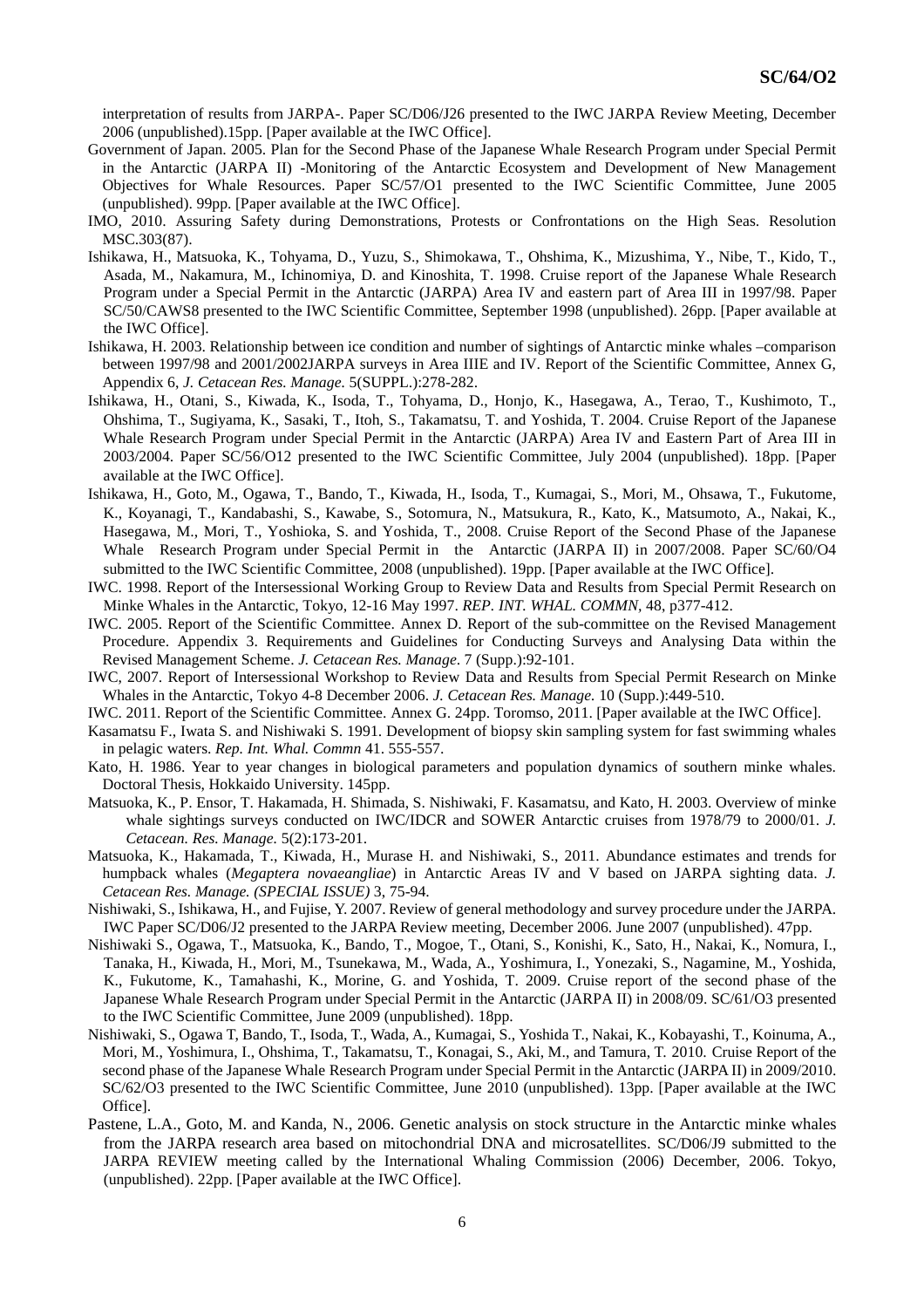|                         | Yushin-Maru | Yushin-Maru No. 2 | Yushin-Maru No. 3 |
|-------------------------|-------------|-------------------|-------------------|
| Call sign               | <b>JLZS</b> | <b>JPPV</b>       | 7JCH              |
| Length overall $[m]$    | 69.61       | 69.61             | 69.61             |
| Gross tonnage (GT)      | 720         | 747               | 742               |
| Barrel height [m]       | 19.5        | 19.5              | 19.5              |
| IO platform height [m]  | 13.5        | 13.5              | 13.5              |
| Upper bridge height [m] | 11.5        | 11.5              | 11.5              |
| Bow height [m]          | 6.5         | 6.5               | 6.5               |
| Engine power [PS / kW]  | 5280 / 3900 | 5280 / 3900       | 5280 / 3900       |

Table1. Specifications of the research vessels YS1, YS2 and YS3.

Table2. Outline of the research activities of JARPA II in 2011/12 season.

| Event                                      |     |      |      | Date                  |     |      |      |
|--------------------------------------------|-----|------|------|-----------------------|-----|------|------|
| Depature from Japan                        | 6/  | Dec. | 2011 |                       |     |      |      |
| Low and middle latitudinal sighting survey | 22/ | Dec. | 2011 | $\tilde{\phantom{a}}$ | 23/ | Dec. | 2012 |
| Survey in Antarctic research area          | 1/  | Jan. | 2012 |                       | 6/  | Mar/ | 2012 |
| Low and middle latitudinal sighting survey | 7/  | Mar/ | 2012 | $\tilde{\phantom{a}}$ | 13/ | Mar/ | 2012 |
| Arrival at Japan                           | 31/ | Mar/ | 2012 |                       |     |      |      |

Table 3. Summary of low and middle latitudinal whale sightings during transit to and from the research area in the 2011/12 JARPAII survey.

| Species     |      | Transit to<br>research area |      | Transit from<br>research area | Total |      |  |
|-------------|------|-----------------------------|------|-------------------------------|-------|------|--|
|             | sch. | ind.                        | sch. | Ind.                          | sch.  | ind. |  |
| Sei whale   |      | $\theta$                    |      | 2                             |       | 2    |  |
| Sperm whale |      | 3                           | 0    |                               |       |      |  |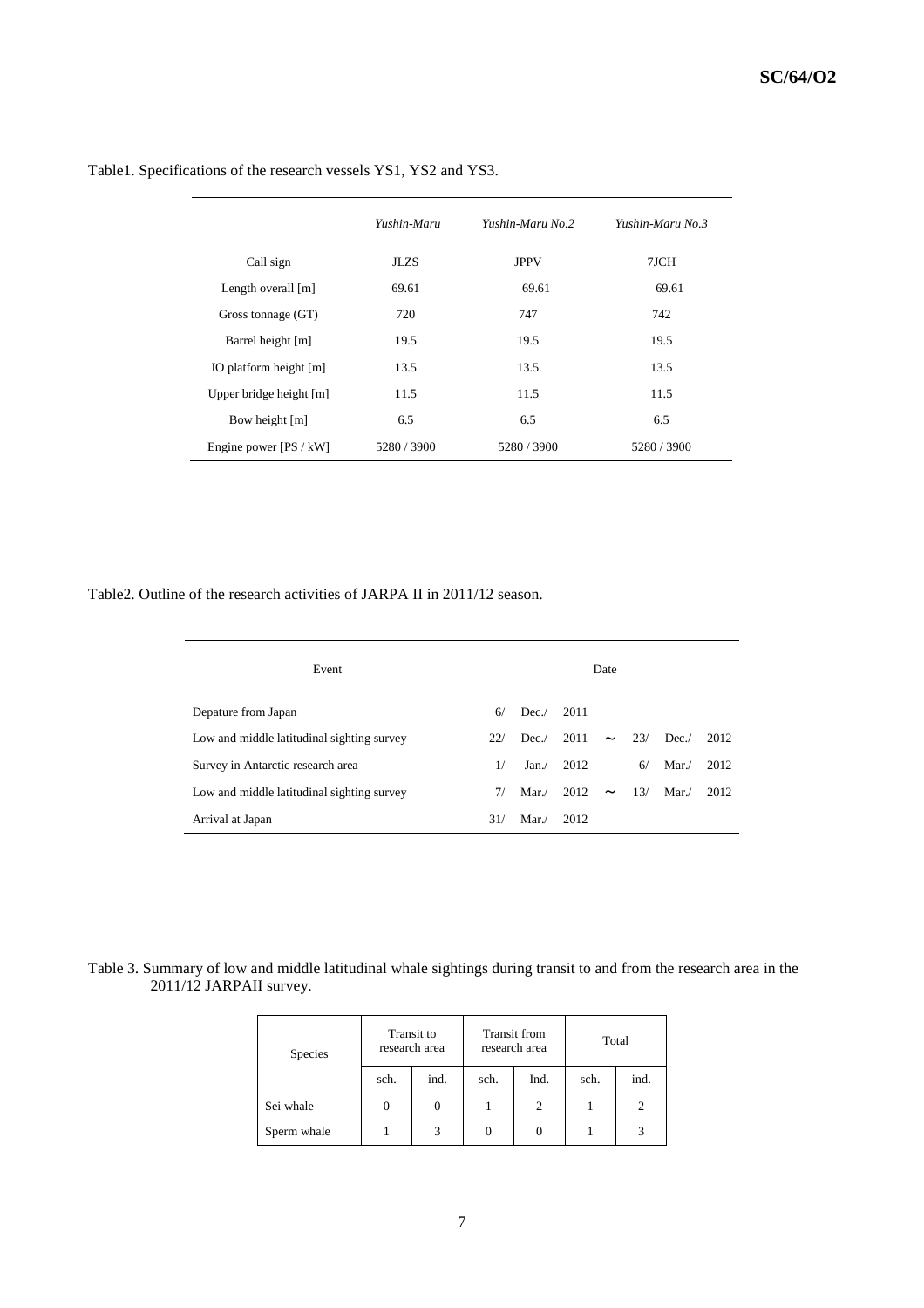| Area |       | Stratum  | ASP  | <b>NSC</b> | Total   |  |
|------|-------|----------|------|------------|---------|--|
|      | West  | North    | ---  | 748.4      | 748.4   |  |
| V    |       | South    | ---  | 1,204.0    | 1,204.0 |  |
|      | East  | North    | ---  | 404.2      | 404.2   |  |
|      |       | Ross Sea | ---  | 72.8       | 72.8    |  |
| VI   | West  | North    | ---  |            | 0.0     |  |
|      |       | South    | 96.9 | 514.2      | 611.1   |  |
|      | Total |          |      | 2,943.6    | 3,040.5 |  |

Table 4a. Summary of the searching distances (n. miles) of the 2011/12 JARPAII survey, research stratum. ASP mode represents sighting survey and NSC mode represents sighting and sampling survey.

Table 4b. Summary of sightings by species and research stratum in the 2011/12 JARPAII survey.

| Area                      |                | V              |          |                |                |                          |          |            | VI       |            |              |            | transit in     |                  |               |       |  |
|---------------------------|----------------|----------------|----------|----------------|----------------|--------------------------|----------|------------|----------|------------|--------------|------------|----------------|------------------|---------------|-------|--|
| Stratum                   |                | West-South     |          | West-North     |                | East-South<br>(Ross Sea) |          | East-North |          | West-South |              | West-North |                | research<br>area |               | Total |  |
| Species                   | sch.           | ind.           | sch.     | ind.           | sch.           | ind.                     | sch.     | ind.       | sch.     | ind.       | sch.         | ind.       | sch.           | ind.             | sch.          | ind.  |  |
| Blue whale                | $\overline{2}$ | $\mathfrak{2}$ |          | $\overline{2}$ | $\overline{2}$ | 3                        | $\Omega$ | $\Omega$   |          |            | $\Omega$     | $\Omega$   | 3              | 4                | 9             | 12    |  |
| Fin whale                 | 3              | 15             | $\Omega$ | $\Omega$       | $\Omega$       | $\Omega$                 |          | 2          | 3        | 5          | $\Omega$     | $\Omega$   | 4              | 9                | 11            | 31    |  |
| Sei whale                 |                |                | $\Omega$ | $\Omega$       | $\Omega$       | $\Omega$                 | 2        | 5          | $\Omega$ | $\Omega$   | $\Omega$     | $\theta$   |                | $\overline{2}$   | 4             | 8     |  |
| Antarctic minke whale     | 77             | 226            | 9        | 35             | 18             | 66                       | 21       | 23         | 112      | 258        | $\Omega$     | $\Omega$   | 47             | 76               | 284           | 684   |  |
| Like minke whale          | 5              | 5              | $\Omega$ | $\Omega$       | $\Omega$       | $\Omega$                 |          |            | 5        | 5          | $\mathbf{0}$ | $\Omega$   | $\Omega$       | $\Omega$         | 11            | 11    |  |
| Humpback whale            | 68             | 117            | 26       | 52             |                | $\overline{2}$           | 10       | 15         | 2        | 4          | $\mathbf{0}$ | $\theta$   | 5              | 18               | 112           | 208   |  |
| Southern right whale      | 5              | 5              | $\Omega$ | $\Omega$       | $\Omega$       | 0                        | $\Omega$ | $\Omega$   | $\Omega$ | $\theta$   | $\mathbf{0}$ | $\theta$   | $\overline{2}$ | $\overline{2}$   | $\mathcal{L}$ | ┑     |  |
| Sperm whale               | 11             | 11             | 3        | 3              | $\Omega$       | 0                        | 3        | 3          | $\theta$ | $\theta$   | $\mathbf{0}$ | $\theta$   |                | л.               | 18            | 18    |  |
| Southern bottlenose whale | 1              |                | 0        | $\Omega$       | $\Omega$       | $\Omega$                 | $\Omega$ | 0          | $\theta$ | $\theta$   | $\mathbf{0}$ | $\theta$   | $\Omega$       | $\Omega$         |               |       |  |

Table 4c. Summary of whole whale sightings in the 2011/12 JARPAII survey.

|                           | Primary        |                | Secondary      |                | Total          |      |  |
|---------------------------|----------------|----------------|----------------|----------------|----------------|------|--|
| <b>Species</b>            | sch.           | ind.           | sch.           | ind.           | sch.           | ind. |  |
| Blue whale                | 3              | $\overline{4}$ | 6              | 8              | 9              | 12   |  |
| Fin whale                 | 6              | 21             | 5              | 10             | 11             | 31   |  |
| Sei whale                 | $\overline{c}$ | $\overline{4}$ | $\overline{c}$ | $\overline{4}$ | $\overline{4}$ | 8    |  |
| Antarctic minke whale     | 232            | 561            | 52             | 123            | 284            | 684  |  |
| Like minke whale          | 11             | 11             | $\Omega$       | $\Omega$       | 11             | 11   |  |
| Humpback whale            | 105            | 186            | 7              | 22             | 112            | 208  |  |
| Southern right whale      | 5              | 5              | $\overline{2}$ | $\overline{2}$ | 7              | 7    |  |
| Sperm whale               | 17             | 17             | 1              | 1              | 18             | 18   |  |
| Southern bottlenose whale | 3              | 8              | $\mathbf{0}$   | $\mathbf{0}$   | 3              | 8    |  |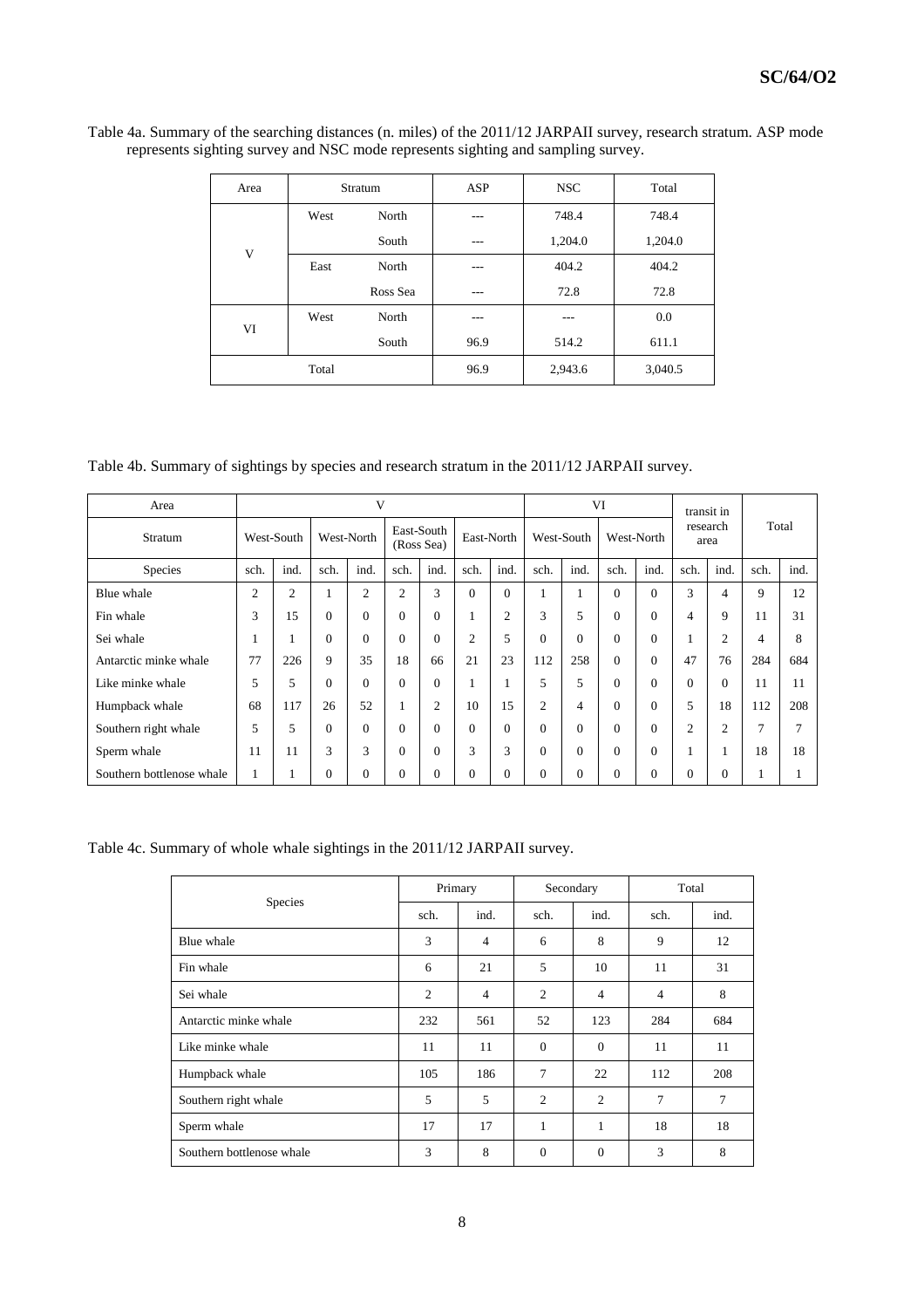| Photo-ID       | YS1 | YS2 | YS3 | NM | Total |
|----------------|-----|-----|-----|----|-------|
| Blue whale     |     |     |     |    |       |
| Humpback whale |     |     |     |    |       |
| Right whale    |     |     |     |    |       |
| Total          |     |     |     |    |       |

Table 5a. Number of whales photo-identified during the 2011/12 JARPAII survey, by species and research vessel.

Table 5b. Number of biopsy samples collected during the 2011/12 JARPAII survey, by species and research vessel.

| <b>Biopsy</b>  | YS 1 | YS <sub>2</sub> | YS3 | Total |
|----------------|------|-----------------|-----|-------|
| Blue whale     |      |                 |     |       |
| Humpback whale |      |                 |     |       |
| Right whale    |      |                 |     |       |
| Total          |      |                 |     |       |

Table 5c. Details of the photo-ID and biopsy experiments. LD: Left dorsal; LL: Left lateral; RD: Right dorsal; RL: Right lateral; HD: Head; OT: Other.

| Vessel          | Date     | Sighting<br>No. | <b>Species</b> | School<br>size | Number of<br>individuals<br>photographed | $Photo-ID$<br>result | Number<br>of<br><b>Biopsy</b><br>samples | <b>Biopsy</b><br>Sample<br>Number |
|-----------------|----------|-----------------|----------------|----------------|------------------------------------------|----------------------|------------------------------------------|-----------------------------------|
| YS <sub>1</sub> | 20120127 | 1               | Blue           | 1              | $\overline{2}$                           | LD, RD, OT           | $\theta$                                 | ٠                                 |
| YS <sub>1</sub> | 20120212 | $\overline{c}$  | Humpback       | $\overline{2}$ | $\overline{c}$                           | LD. RD               |                                          | J11YS1H001                        |
| YS <sub>1</sub> | 20120216 | 5               | Blue           | $\overline{2}$ | $\overline{c}$                           | LL, LD               | $\overline{0}$                           |                                   |
| YS1             | 20120220 | 3               | Humpback       | 2              | $\overline{2}$                           | LD, RD, OT           | 1                                        | J11YS1H002                        |
| YS1             | 20120228 | 7               | Right          | 1              |                                          | HD. OT               | $\overline{c}$                           | J11YS1R003                        |
| YS1             | 20120305 | 3               | Right          | 1              | $\mathbf{0}$                             |                      |                                          | J11YS1R004                        |
| YS <sub>2</sub> | 20080228 | 6               | Right          | 1              |                                          | LD, HD               |                                          | J11YS2R001                        |
| YS <sub>2</sub> | 20080228 | 8               | Right          | 1              | 1                                        | HD                   |                                          | J11YS2R002                        |
| NM              | 20120219 | 1               | Humpback       | $\overline{2}$ |                                          | FL                   |                                          |                                   |
| NM              | 20120219 | $\overline{c}$  | Humpback       | $\overline{4}$ |                                          | FL                   | ٠                                        |                                   |
| NM              | 20120222 |                 | Blue           | 3              | 3                                        | LD, LD               |                                          |                                   |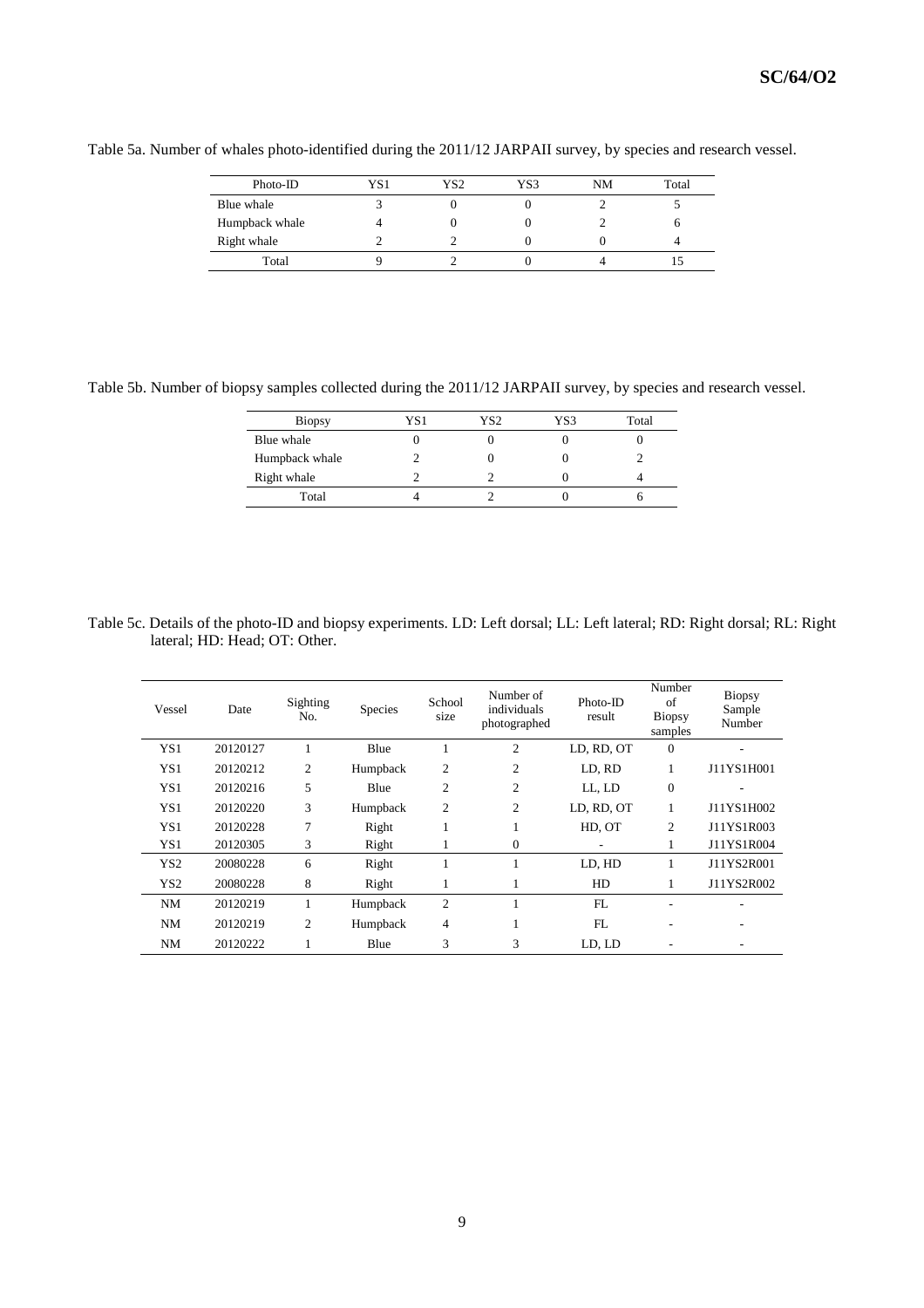Table 6. Summary of biological data and samples collected from Antarctic minke whales and fin whales in the 2011/12 JARPAII survey.

|                                                                            |                          | Antarctic minke whale    |                          | Fin whale                |                  |                  |  |
|----------------------------------------------------------------------------|--------------------------|--------------------------|--------------------------|--------------------------|------------------|------------------|--|
| Samples and data                                                           | Male                     | Female                   | Total                    | Male                     | Female           | Total            |  |
| Photographic record of external character                                  | 99                       | 167                      | 266                      | $\boldsymbol{0}$         | $\mathbf{1}$     | 1                |  |
| Diatom film observation                                                    | 99                       | 167                      | 266                      | $\mathbf{0}$             | $\mathbf{1}$     | 1                |  |
| Record of external parasites                                               | 99                       | 167                      | 266                      | $\mathbf{0}$             | 1                | 1                |  |
| Body length and sex identification                                         | 99                       | 167                      | 266                      | $\mathbf{0}$             | $\mathbf{1}$     | 1                |  |
| Measurement of external body proportion                                    | 99                       | 167                      | 266                      | $\boldsymbol{0}$         | $\mathbf{1}$     | 1                |  |
| Body weight                                                                | 99                       | 167                      | 266                      | $\boldsymbol{0}$         | $\mathbf{1}$     | 1                |  |
| Standard measurement of blubber thickness (two points)                     | 99                       | 167                      | 266                      | $\mathbf{0}$             | $\mathbf{1}$     | 1                |  |
| Detailed measurement of blubber thickness (fourteen points)                | ٠                        | $\overline{\phantom{a}}$ | $\overline{\phantom{a}}$ | $\mathbf{0}$             | $\mathbf{1}$     | 1                |  |
| <b>Lactation</b> status                                                    | ٠                        | 167                      | 167                      | $\overline{\phantom{a}}$ | $\mathbf{1}$     | 1                |  |
| Measurement of mammary gland                                               |                          | 167                      | 167                      | ÷,                       | $\mathbf{1}$     | 1                |  |
| Measurement of uterin horn                                                 |                          | $\Box$                   | $\overline{\phantom{a}}$ |                          | 1                | 1                |  |
| Record of ovary                                                            |                          | 167                      | 167                      |                          | $\mathbf{1}$     | 1                |  |
| Photographic record of fetus                                               | Ĭ.                       | 97                       | 97                       |                          | $\boldsymbol{0}$ | $\mathbf{0}$     |  |
| Fetal length and weight                                                    | ÷,                       | 97                       | 97                       | ÷,                       | $\boldsymbol{0}$ | $\mathbf{0}$     |  |
| Testis weight                                                              | 99                       | $\Box$                   | 99                       | $\boldsymbol{0}$         | L                | $\mathbf{0}$     |  |
| Record of stomach contents                                                 | 99                       | 167                      | 266                      | $\mathbf{0}$             | $\mathbf{1}$     | 1                |  |
| Weight of stomach content                                                  | 99                       | 167                      | 266                      | $\boldsymbol{0}$         | $\mathbf{1}$     | 1                |  |
| Record of marine debris                                                    | 99                       | 167                      | 266                      | $\boldsymbol{0}$         | $\mathbf{1}$     | 1                |  |
| Record of internal parasites                                               | 99                       | 167                      | 266                      | $\overline{0}$           | $\boldsymbol{0}$ | $\overline{0}$   |  |
| Macro pathological observation (thyroid, lung and liver)                   | 99                       | 167                      | 266                      | $\mathbf{0}$             | $\mathbf{1}$     | 1                |  |
| Skull measurement (length and breadth)                                     | 98                       | 166                      | 264                      | $\boldsymbol{0}$         | $\mathbf{1}$     | 1                |  |
| Number of ribs                                                             | ÷.                       | ÷,                       | $\overline{\phantom{a}}$ | $\boldsymbol{0}$         | $\mathbf{1}$     | 1                |  |
| Number of vertebra                                                         | $\overline{\phantom{a}}$ | $\overline{a}$           | $\overline{a}$           | $\overline{0}$           | 1                | 1                |  |
| Body weight by total weight of parts                                       | $\boldsymbol{0}$         | 1                        | 1                        | $\mathbf{0}$             | $\mathbf{1}$     | 1                |  |
| Blood plasma for physiological study                                       | 28                       | 39                       | 67                       | $\mathbf{0}$             | $\mathbf{1}$     | 1                |  |
| Ovary sample                                                               | ÷,                       | 167                      | 167                      | ÷,                       | $\mathbf{1}$     | 1                |  |
| Histological sample of endometrium                                         |                          | $\overline{\phantom{a}}$ | $\overline{\phantom{a}}$ | ٠                        | $\mathbf{1}$     | 1                |  |
| Histological sample of mammary gland                                       |                          | $\overline{a}$           | $\overline{\phantom{a}}$ |                          | $\mathbf{1}$     | 1                |  |
| Fetal skin for genetic study                                               | ٠                        | 97                       | 97                       |                          | $\boldsymbol{0}$ | $\mathbf{0}$     |  |
| Small fetus sample                                                         | $\overline{a}$           | $3*$                     | $3*$                     | ÷,                       | $\boldsymbol{0}$ | $\boldsymbol{0}$ |  |
| Histological sample of testis                                              | 99                       | $\overline{\phantom{a}}$ | 99                       | $\boldsymbol{0}$         | L                | $\mathbf{0}$     |  |
| Skin and liver tissues for genetic study                                   | 99                       | 167                      | 266                      | $\mathbf{0}$             | $\mathbf{1}$     | 1                |  |
| Blubber, muscle and liver tissues for environmental monitoring             | 99                       | 167                      | 266                      | $\boldsymbol{0}$         | $\mathbf{1}$     | 1                |  |
| Lung and liver tissue for air monitoring                                   | 10                       | $\overline{\phantom{a}}$ | 10                       | $\boldsymbol{0}$         | $\mathbf{1}$     | 1                |  |
| Muscle and blubber tissues for various analysis                            | 3                        | 3                        | 6                        | $\overline{0}$           | $\mathbf{1}$     | 1                |  |
| Muscle liver and blubber tissues for chemical analysis                     | ÷,                       | $\blacksquare$           | ٠                        | $\mathbf{0}$             | $\mathbf{1}$     | 1                |  |
| Tissues for histopathological study                                        | $\mathfrak{2}$           | $\overline{c}$           | 4                        | $\mathbf{0}$             | $\boldsymbol{0}$ | $\overline{0}$   |  |
| Stomach contents for feeding study                                         | 15                       | 25                       | 40                       | $\mathbf{0}$             | $\mathbf{1}$     | 1                |  |
| Stomach contents for environmental monitoring                              | 6                        | 14                       | 20                       | $\mathbf{0}$             | $\boldsymbol{0}$ | $\overline{0}$   |  |
| Earplug for age determination                                              | 99                       | 167                      | 266                      | $\theta$                 | 1                | 1                |  |
| Ocular lens for age determination                                          | 99                       | 167                      | 266                      | $\boldsymbol{0}$         | $\mathbf{1}$     | $\mathbf{1}$     |  |
| Largest baleen plate for various analysis                                  | 14                       | 36                       | 50                       | $\boldsymbol{0}$         | $\mathbf{1}$     | 1                |  |
| Tympanic bone for various analysis                                         | $\overline{\phantom{a}}$ | $\overline{\phantom{a}}$ | $\overline{\phantom{a}}$ | $\mathbf{0}$             | $\mathbf{1}$     | 1                |  |
| Vertebral epiphyses sample                                                 | 85                       | 131                      | 216                      | $\boldsymbol{0}$         | $\mathbf{1}$     | 1                |  |
| External parasites sample                                                  | $\mathbf{1}$             | $\mathbf{1}$             | $\overline{c}$           | $\boldsymbol{0}$         | $\mathbf{1}$     | 1                |  |
| Tissue samples for constraction of monitoring system of infectious disease | 28                       | 37                       | 65                       | $\boldsymbol{0}$         | $\mathbf{1}$     | 1                |  |
| Tissues for functional food study                                          | 3                        | $\overline{c}$           | 5                        | $\boldsymbol{0}$         | $\mathbf{1}$     | 1                |  |
| Uterus and placenta tissues for histological study                         | $\overline{\phantom{a}}$ | 18                       | 18                       |                          |                  |                  |  |
| Uterus and placenta tissues for histological study                         | 20                       | $\Box$                   | 20                       |                          |                  |                  |  |

\*: Two samples are carcass of small fetus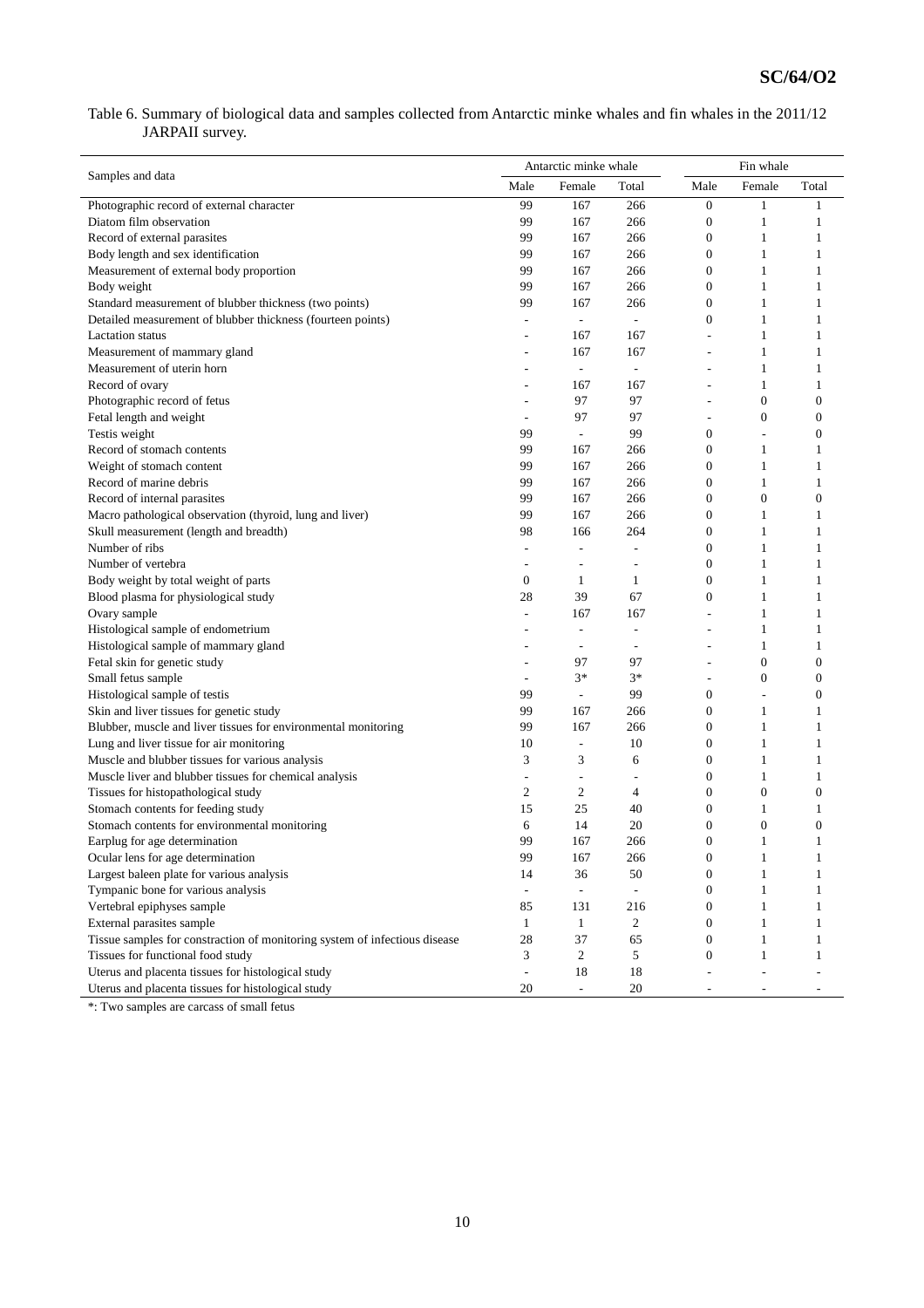Table 7. Reproductive status of Antarctic minke whales sampled in the 2011/12 JARPAII survey. Maturity of males was tentatively defined by testis weight according to Kato (1986). "Resting" represents non-pregnant mature female without corpus luteum.

|            |            |                | Male   |       |          |              | Female         |              |        |                 |  |
|------------|------------|----------------|--------|-------|----------|--------------|----------------|--------------|--------|-----------------|--|
| Area       | Stratum    |                |        |       | Immature |              | Mature         |              |        | All<br>combined |  |
|            |            | Immature       | Mature | Total |          | Maturing     | Resting        | Pregnant     | Total  |                 |  |
|            | West-North | $\mathfrak{2}$ |        | 3     | 6        | $\Omega$     | $\Omega$       | $\Omega$     | 6      | 9               |  |
|            |            | 22.2%          | 11.1%  | 33.3% | 66.7%    | 0.0%         | 0.0%           | 0.0%         | 66.7%  | 100.0%          |  |
| West-South | 13         | 33             | 46     | 29    | 1        | $\mathbf{0}$ | 14             | 44           | 90     |                 |  |
|            | V          | 14.4%          | 36.7%  | 51.1% | 32.2%    | 1.1%         | 0.0%           | 15.6%        | 48.9%  | 100.0%          |  |
|            |            | $\overline{7}$ | 6      | 13    | $\tau$   | $\mathbf{0}$ | $\overline{0}$ | $\mathbf{0}$ | $\tau$ | 20              |  |
|            | East-North | 35.0%          | 30.0%  | 65.0% | 35.0%    | 0.0%         | $0.0\%$        | 0.0%         | 35.0%  | 100.0%          |  |
|            | East-South | $\Omega$       | 6      | 6     | 6        | $\mathbf{0}$ | $\overline{0}$ | 5            | 11     | 17              |  |
|            | (Ross sea) | 0.0%           | 35.3%  | 35.3% | 35.3%    | 0.0%         | $0.0\%$        | 29.4%        | 64.7%  | 100.0%          |  |
| VI         |            | $\overline{4}$ | 27     | 31    | 12       | 5            | $\mathfrak{2}$ | 80           | 99     | 130             |  |
|            | West-South | 3.1%           | 20.8%  | 23.8% | 9.2%     | 3.8%         | 1.5%           | 61.5%        | 76.2%  | 100.0%          |  |
|            |            | 26             | 73     | 99    | 60       | 6            | $\overline{c}$ | 99           | 167    | 266             |  |
|            | Total      | 9.8%           | 27.4%  | 37.2% | 22.6%    | 2.3%         | 0.8%           | 37.2%        | 62.8%  | 100.0%          |  |

Table 8. Biological information on fin whales sampled in the 2011/12 JARPAII survey.

\* Body weight was represented by total weight of body parts.



Figure 1. Research area of the 2011/12 JARPAII survey.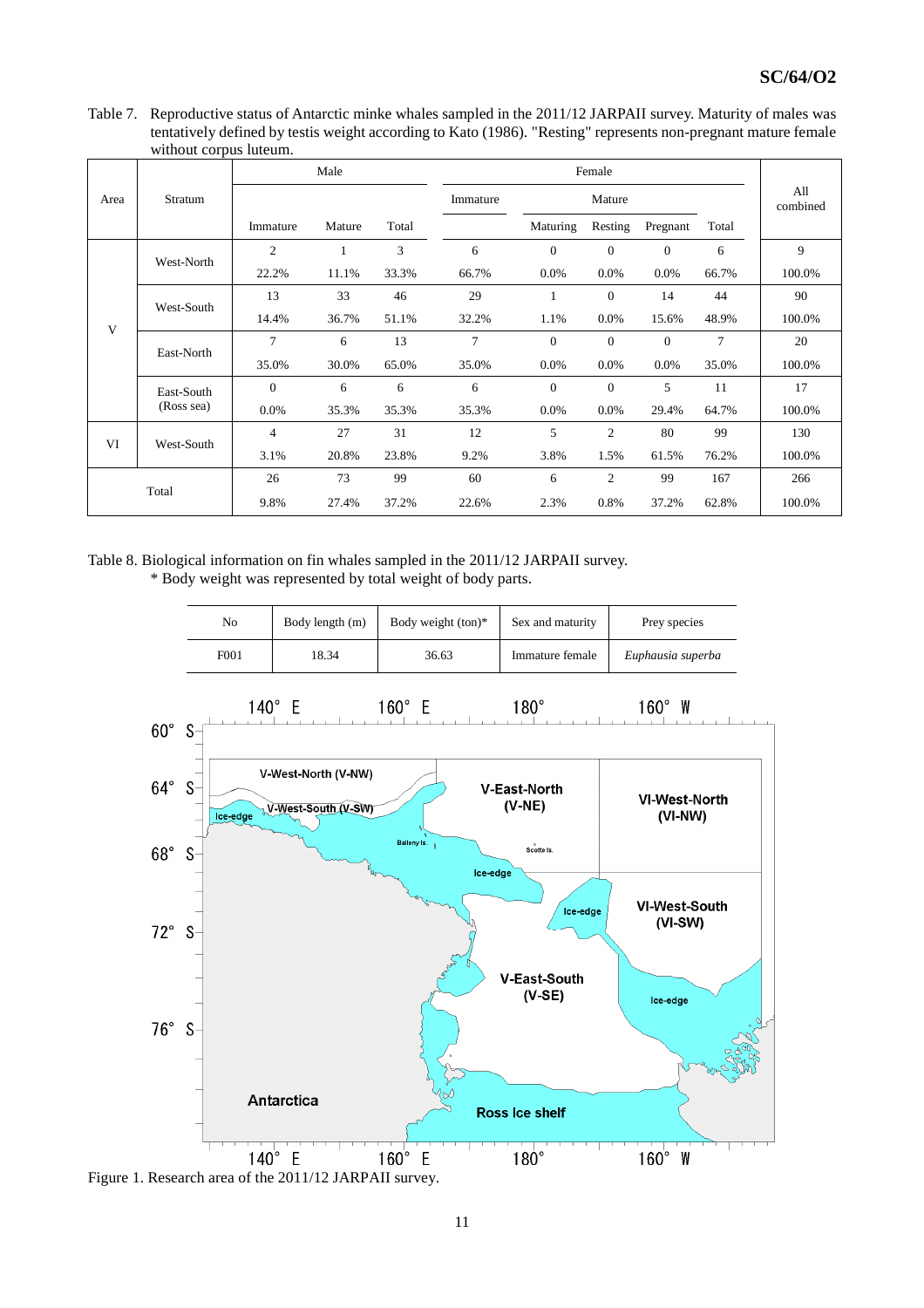

Figure 2a. Distribution of sightings of Antarctic minke whales in the 2011/12 JARPAII survey.



Figure 2b. Distribution of sightings of fin and humpback whales in the 2011/12 JARPAII survey.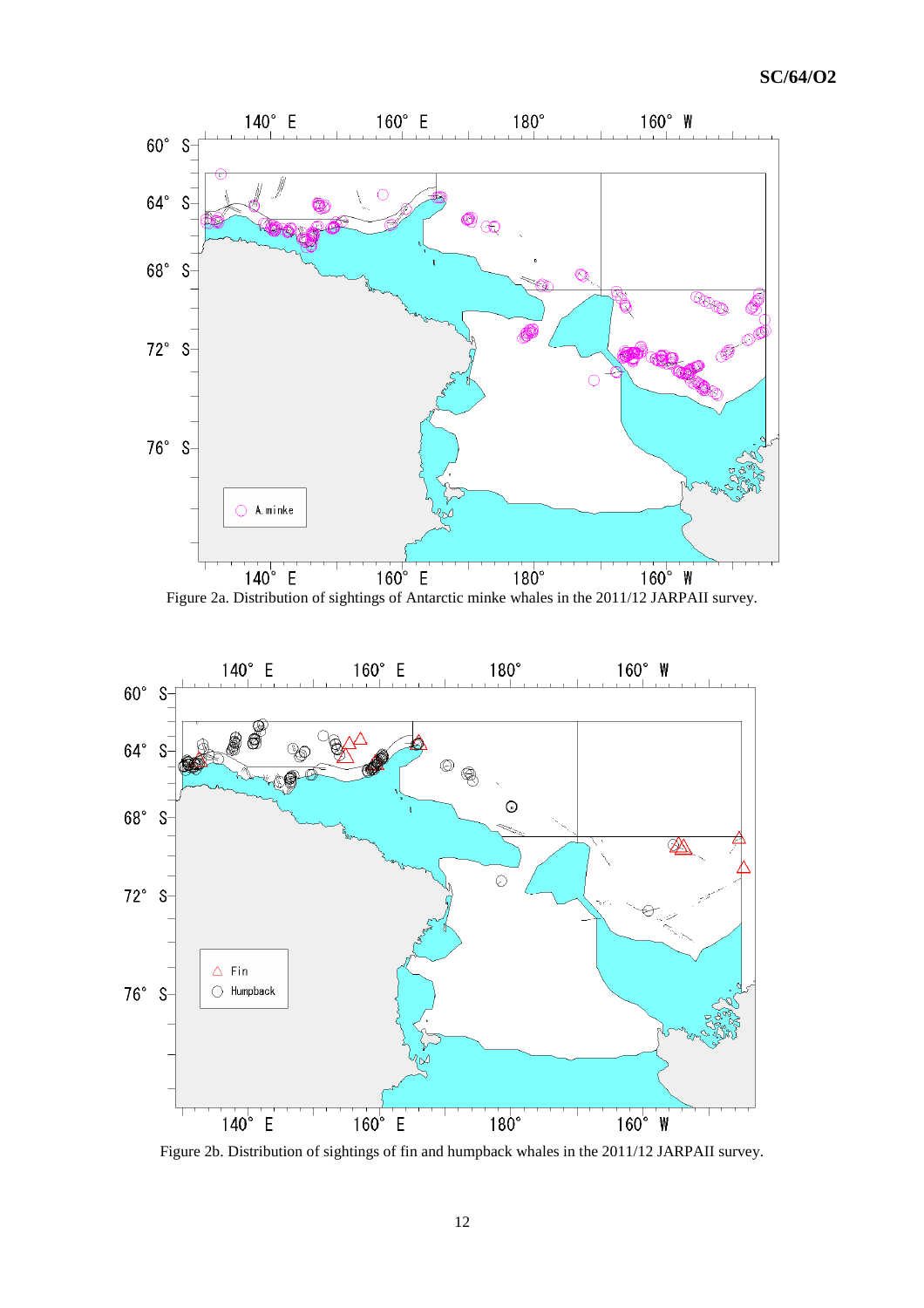

Figure 2c. Distribution of sightings of other baleen whales in the 2011/12 JARPAII survey.



Figure 3a. Distribution of immature Antarctic minke whale sampled in the 2011/12 JARPAII survey, by sex.